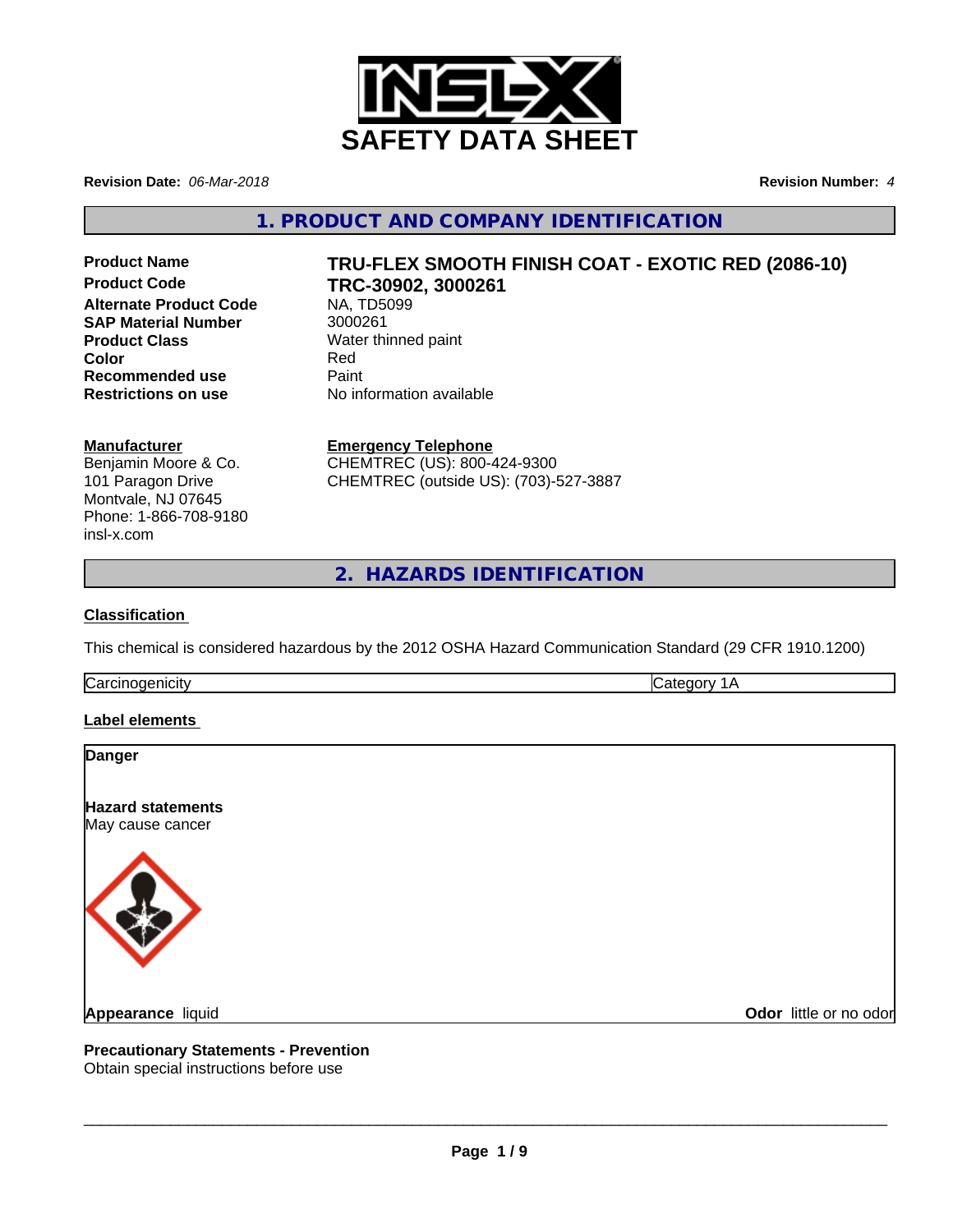Do not handle until all safety precautions have been read and understood Use personal protective equipment as required

#### **Precautionary Statements - Response**

IF exposed or concerned: Get medical advice/attention

#### **Precautionary Statements - Storage**

Store locked up

#### **Precautionary Statements - Disposal**

Dispose of contents/container to an approved waste disposal plant

#### **Hazards not otherwise classified (HNOC)**

Not applicable

#### **Other information**

No information available

# **3. COMPOSITION INFORMATION ON COMPONENTS**

| Chemical name                                                                | CAS No.    | Weight-% |
|------------------------------------------------------------------------------|------------|----------|
| Talc                                                                         | 14807-96-6 |          |
| Propanoic acid, 2-methyl-, monoester with<br>2,2,4-trimethyl-1,3-pentanediol | 25265-77-4 |          |
| Silica, crystalline                                                          | 14808-60-7 | U.5      |
| Sodium C14-C16 olefin sulfonate                                              | 68439-57-6 | U.5      |

| Rinse thoroughly with plenty of water for at least 15 minutes and consult a      |
|----------------------------------------------------------------------------------|
| Wash off immediately with soap and plenty of water while removing all            |
|                                                                                  |
| Clean mouth with water and afterwards drink plenty of water. Consult a physician |
|                                                                                  |
|                                                                                  |
|                                                                                  |
|                                                                                  |

**Suitable Extinguishing Media** Manual Use extinguishing measures that are appropriate to local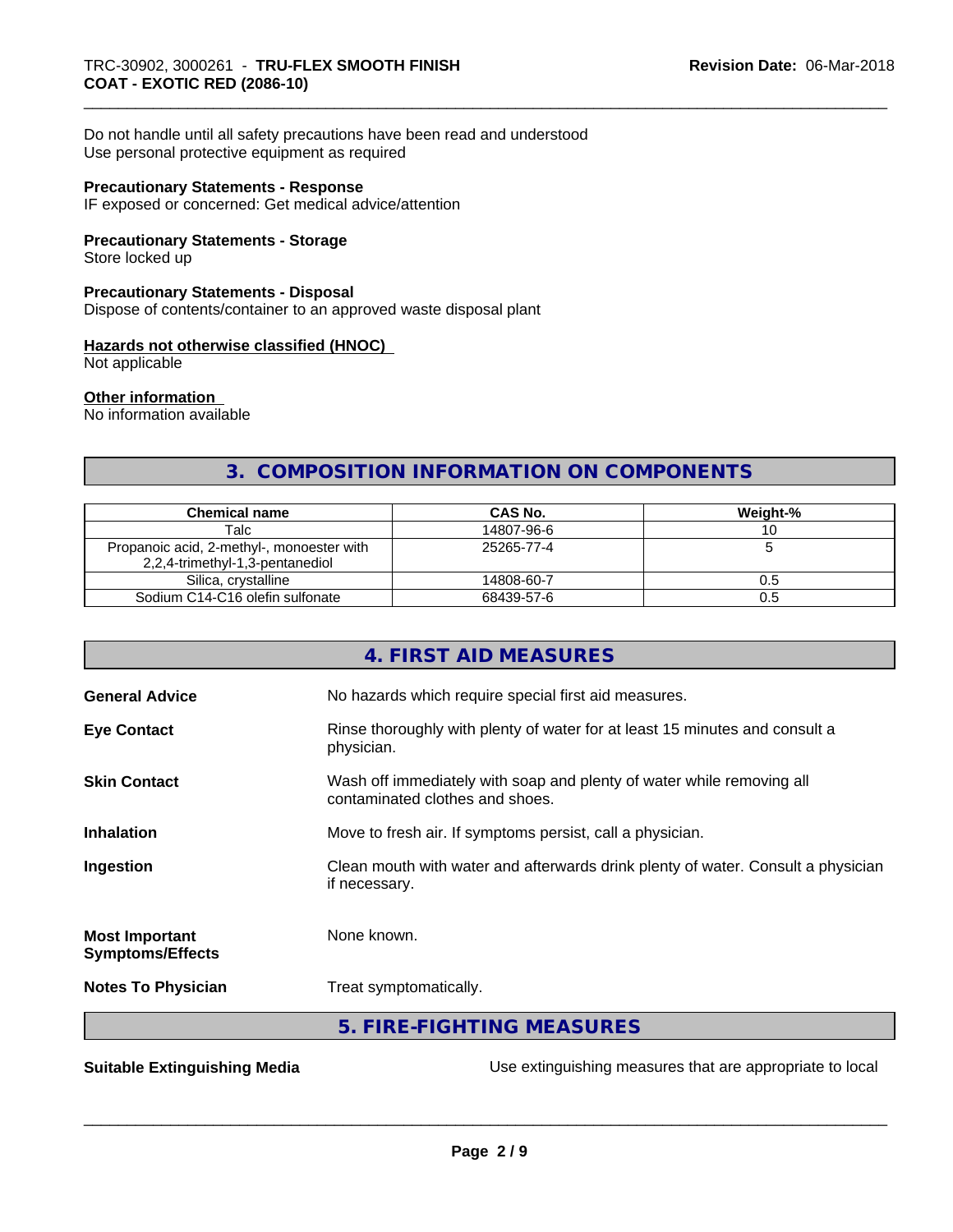|                                                                                              | circumstances and the surrounding environment.                                                                                               |
|----------------------------------------------------------------------------------------------|----------------------------------------------------------------------------------------------------------------------------------------------|
| <b>Protective Equipment And Precautions For</b><br><b>Firefighters</b>                       | As in any fire, wear self-contained breathing apparatus<br>pressure-demand, MSHA/NIOSH (approved or equivalent)<br>and full protective gear. |
| <b>Specific Hazards Arising From The Chemical</b>                                            | Closed containers may rupture if exposed to fire or<br>extreme heat.                                                                         |
| <b>Sensitivity To Mechanical Impact</b>                                                      | No                                                                                                                                           |
| <b>Sensitivity To Static Discharge</b>                                                       | No.                                                                                                                                          |
| <b>Flash Point Data</b><br>Flash Point (°F)<br>Flash Point (°C)<br><b>Flash Point Method</b> | Not applicable<br>Not applicable<br>Not applicable                                                                                           |
| <b>Flammability Limits In Air</b>                                                            |                                                                                                                                              |
| <b>Lower Explosion Limit</b><br><b>Upper Explosion Limit</b>                                 | Not applicable<br>Not applicable                                                                                                             |
| Flammability: 0<br><b>NFPA</b><br>Health: 1                                                  | <b>Instability: 0</b><br><b>Special: Not Applicable</b>                                                                                      |
| <b>NFPA Legend</b><br>0 - Not Hazardous                                                      |                                                                                                                                              |

- 
- 1 Slightly
- 2 Moderate
- 3 High
- 4 Severe

*The ratings assigned are only suggested ratings, the contractor/employer has ultimate responsibilities for NFPA ratings where this system is used.*

*Additional information regarding the NFPA rating system is available from the National Fire Protection Agency (NFPA) at www.nfpa.org.*

**Storage** Keep container tightly closed. Keep out of the reach of children.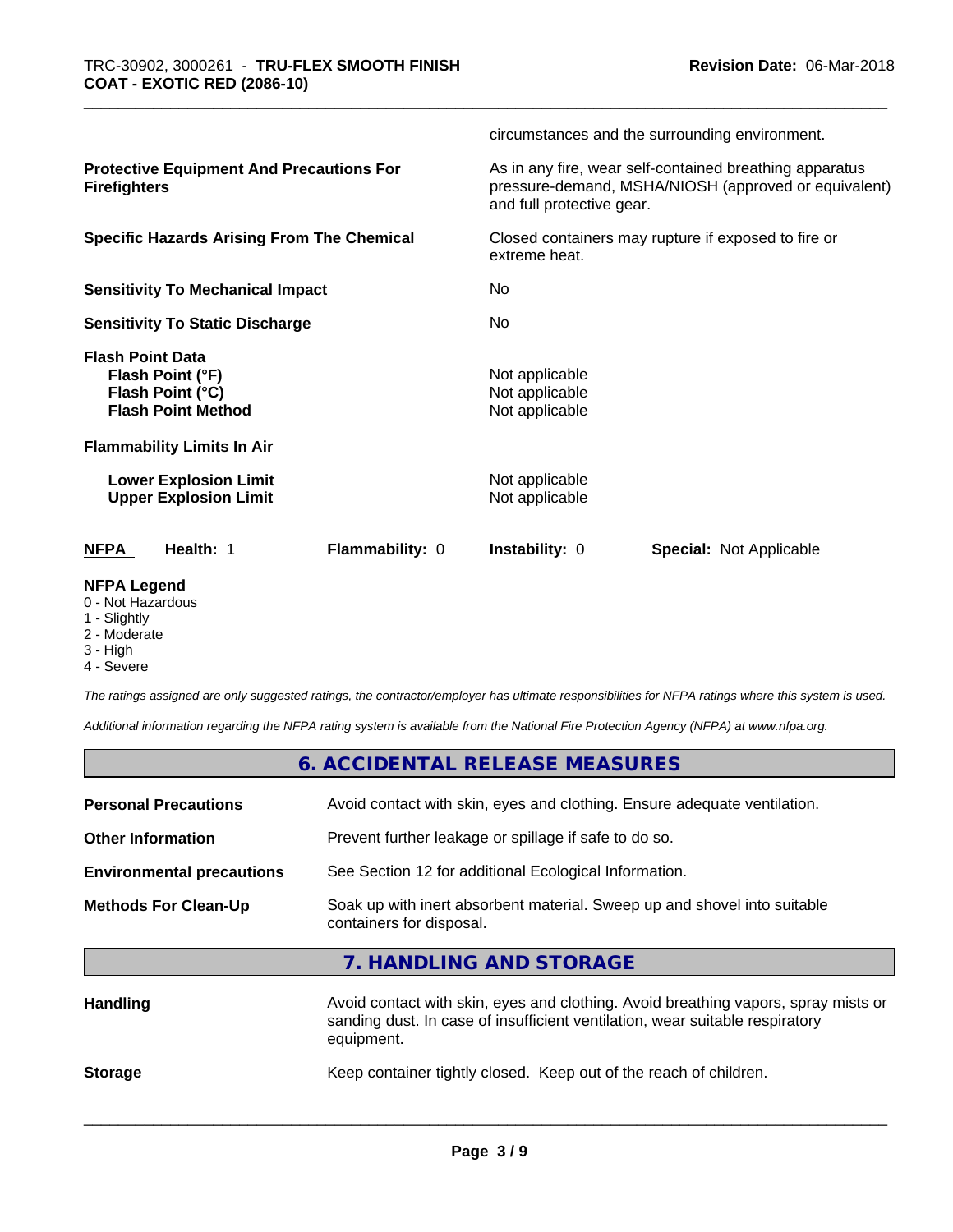**Incompatible Materials** No information available

# **8. EXPOSURE CONTROLS/PERSONAL PROTECTION**

#### **Exposure Limits**

| <b>Chemical name</b>  | <b>ACGIH TLV</b>                                 | <b>OSHA PEL</b><br>--                     |
|-----------------------|--------------------------------------------------|-------------------------------------------|
| Talc                  | TWA<br>` ma/m <sup>3</sup>                       | T111<br>nn.<br>mppct<br>VV <i>F</i><br>∠∪ |
| Silica<br>crystalline | $J.025 \text{ m}$ g/m <sup>3</sup><br><b>TWA</b> |                                           |

#### **Legend**

ACGIH - American Conference of Governmental Industrial Hygienists Exposure Limits OSHA - Occupational Safety & Health Administration Exposure Limits N/E - Not Established

| <b>Engineering Measures</b>          | Ensure adequate ventilation, especially in confined areas.                                                                          |
|--------------------------------------|-------------------------------------------------------------------------------------------------------------------------------------|
| <b>Personal Protective Equipment</b> |                                                                                                                                     |
| <b>Eye/Face Protection</b>           | Safety glasses with side-shields.                                                                                                   |
| <b>Skin Protection</b>               | Protective gloves and impervious clothing.                                                                                          |
| <b>Respiratory Protection</b>        | In case of insufficient ventilation wear suitable respiratory equipment.                                                            |
| <b>Hygiene Measures</b>              | Avoid contact with skin, eyes and clothing. Remove and wash contaminated<br>clothing before re-use. Wash thoroughly after handling. |

# **9. PHYSICAL AND CHEMICAL PROPERTIES**

| Appearance                        | liquid                   |
|-----------------------------------|--------------------------|
| Odor                              | little or no odor        |
| <b>Odor Threshold</b>             | No information available |
| Density (Ibs/gal)                 | $9.2 - 9.6$              |
| <b>Specific Gravity</b>           | $1.10 - 1.14$            |
| рH                                | No information available |
| <b>Viscosity (cps)</b>            | No information available |
| <b>Solubility</b>                 | No information available |
| <b>Water solubility</b>           | No information available |
| <b>Evaporation Rate</b>           | No information available |
| <b>Vapor Pressure</b>             | No information available |
| <b>Vapor Density</b>              | No information available |
| Wt. % Solids                      | $30 - 40$                |
| <b>Vol. % Solids</b>              | $20 - 30$                |
| Wt. % Volatiles                   | $60 - 70$                |
| <b>Vol. % Volatiles</b>           | $70 - 80$                |
| <b>VOC Regulatory Limit (g/L)</b> | < 250                    |
| <b>Boiling Point (°F)</b>         | 212                      |
| <b>Boiling Point (°C)</b>         | 100                      |
| <b>Freezing Point (°F)</b>        | 32                       |
| <b>Freezing Point (°C)</b>        | 0                        |
| Flash Point (°F)                  | Not applicable           |
| Flash Point (°C)                  | Not applicable           |
| <b>Flash Point Method</b>         | Not applicable           |
| <b>Flammability (solid, gas)</b>  | Not applicable           |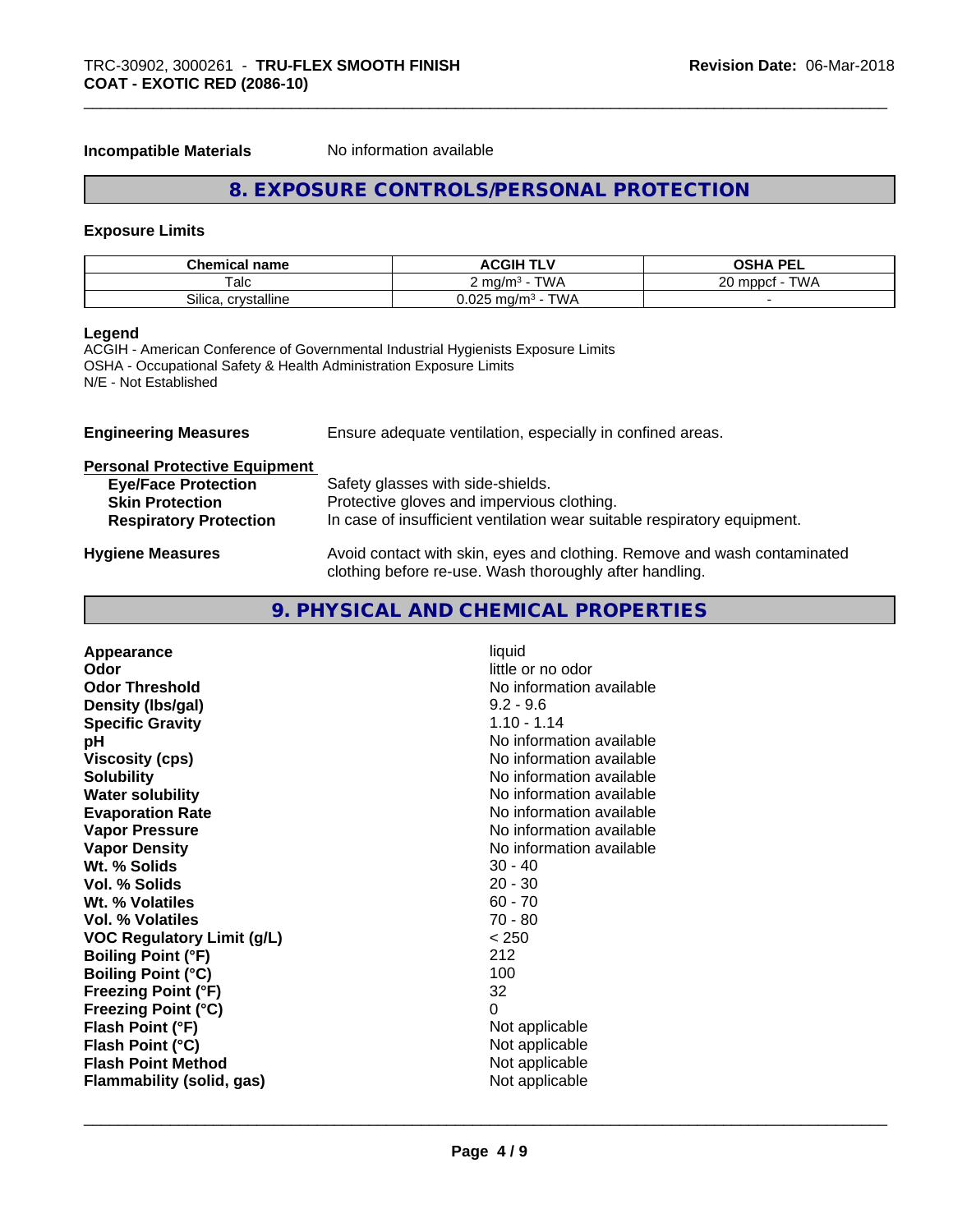**Upper Explosion Limit**<br> **Lower Explosion Limit**<br> **Lower Explosion Limit Lower Explosion Limit**<br> **Autoignition Temperature (°F)**<br> **Autoignition Temperature (°F)**<br> **Autoignition Temperature (°F)**<br> **Autoignition Temperature (°F)** Autoignition Temperature (°F)<br> **Autoignition Temperature (°C)**<br>
No information available Autoignition **Temperature** (°C) Mo information available<br>Decomposition **Temperature** (°F) No information available **Decomposition Temperature (°F)**<br> **Decomposition Temperature (°C)**<br>
No information available<br>
No information available **Decomposition Temperature (°C)**<br> **Partition Coefficient (n-octanol/water)** No information available **Partition Coefficient (n-octanol/water)** 

# **10. STABILITY AND REACTIVITY**

| <b>Reactivity</b>                       | Not Applicable                           |
|-----------------------------------------|------------------------------------------|
| <b>Chemical Stability</b>               | Stable under normal conditions.          |
| <b>Conditions to avoid</b>              | Prevent from freezing.                   |
| <b>Incompatible Materials</b>           | No materials to be especially mentioned. |
| <b>Hazardous Decomposition Products</b> | None under normal use.                   |
| Possibility of hazardous reactions      | None under normal conditions of use.     |

# **11. TOXICOLOGICAL INFORMATION**

| <b>Product Information</b>               |                                                                                                                 |
|------------------------------------------|-----------------------------------------------------------------------------------------------------------------|
| Information on likely routes of exposure |                                                                                                                 |
| <b>Principal Routes of Exposure</b>      | Eye contact, skin contact and inhalation.                                                                       |
| <b>Acute Toxicity</b>                    |                                                                                                                 |
| <b>Product Information</b>               | No information available                                                                                        |
|                                          | Symptoms related to the physical, chemical and toxicological characteristics                                    |
| <b>Symptoms</b>                          | No information available                                                                                        |
|                                          | Delayed and immediate effects as well as chronic effects from short and long-term exposure                      |
| Eye contact                              | May cause slight irritation.                                                                                    |
| <b>Skin contact</b>                      | Substance may cause slight skin irritation. Prolonged or repeated contact may dry<br>skin and cause irritation. |
| <b>Inhalation</b>                        | May cause irritation of respiratory tract.                                                                      |
| Ingestion                                | Ingestion may cause gastrointestinal irritation, nausea, vomiting and diarrhea.                                 |
| <b>Sensitization</b>                     | No information available                                                                                        |
| <b>Neurological Effects</b>              | No information available.                                                                                       |
| <b>Mutagenic Effects</b>                 | No information available.                                                                                       |
| <b>Reproductive Effects</b>              | No information available.                                                                                       |
| <b>Developmental Effects</b>             | No information available.                                                                                       |
| <b>Target organ effects</b>              | No information available.                                                                                       |
| <b>STOT - single exposure</b>            | No information available.                                                                                       |
| <b>STOT - repeated exposure</b>          | Causes damage to organs through prolonged or repeated exposure if inhaled.                                      |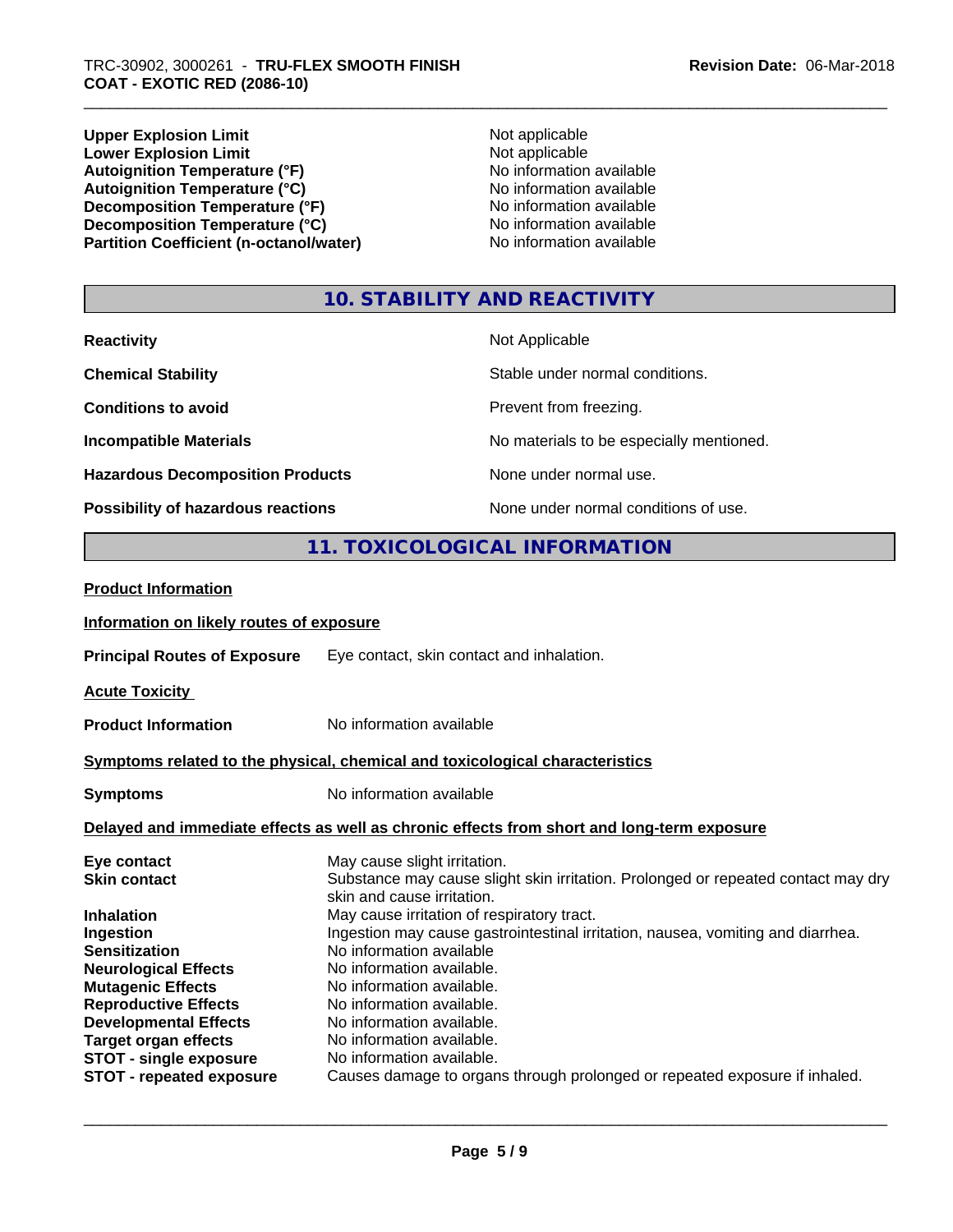| Other adverse effects<br><b>Aspiration Hazard</b> | Contains: Crystalline Silica which has been determined to be carcinogenic to<br>humans by IARC when in respirable form. Risk of cancer depends on duration and<br>level of inhalation exposure to spray mist or dust from sanding the dried paint.<br>No information available.<br>No information available |
|---------------------------------------------------|-------------------------------------------------------------------------------------------------------------------------------------------------------------------------------------------------------------------------------------------------------------------------------------------------------------|
| <b>Numerical measures of toxicity</b>             |                                                                                                                                                                                                                                                                                                             |

| <b>ATEmix (oral)</b> | 148412 |
|----------------------|--------|
| ATEmix (dermal)      | 451520 |

#### **Component**

Silica, crystalline LD50 Oral: 500 mg/kg (Rat)

#### **Carcinogenicity**

*The information below indicateswhether each agency has listed any ingredient as a carcinogen:.*

| <b>Chemical name</b>   | <b>IARC</b>         | <b>NTP</b>     | <b>OSHA</b> |
|------------------------|---------------------|----------------|-------------|
|                        | Carcinogen<br>Human | Known<br>Human | Listed      |
| Silica,<br>crystalline |                     | Carcinogen     |             |

• Crystalline Silica has been determined to be carcinogenic to humans by IARC (1) when in respirable form. Risk of cancer depends on duration and level of inhalation exposure to spray mist or dust from sanding the dried paint.

#### **Legend**

IARC - International Agency for Research on Cancer NTP - National Toxicity Program OSHA - Occupational Safety & Health Administration

**12. ECOLOGICAL INFORMATION**

# **Ecotoxicity Effects**

The environmental impact of this product has not been fully investigated.

### **Product Information**

#### **Acute Toxicity to Fish**

No information available

# **Acute Toxicity to Aquatic Invertebrates**

No information available

#### **Acute Toxicity to Aquatic Plants**

No information available

#### **Persistence / Degradability**

No information available.

#### **Bioaccumulation / Accumulation**

No information available.

#### **Mobility in Environmental Media**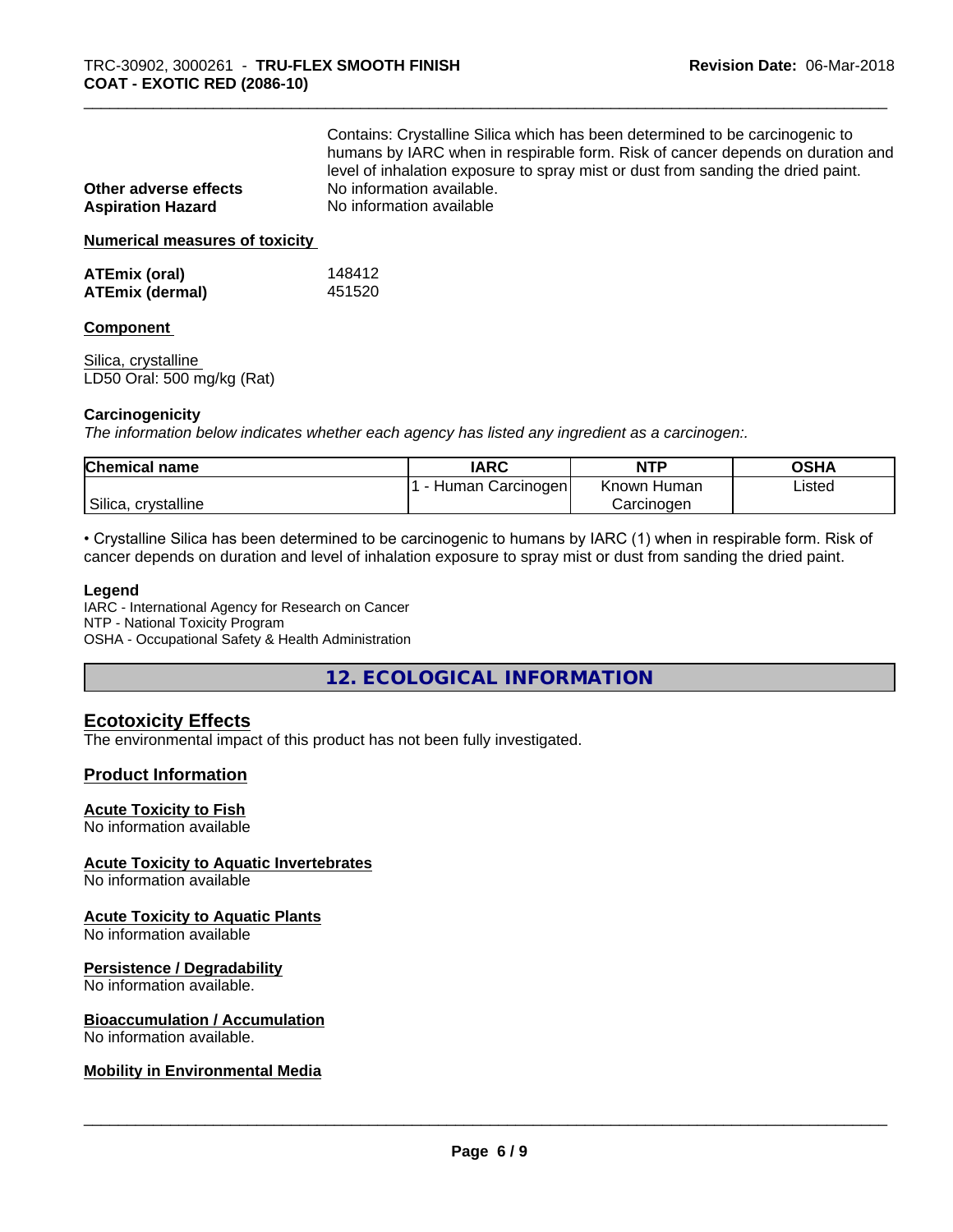No information available.

#### **Ozone**

No information available

### **Component**

#### **Acute Toxicity to Fish**

No information available

#### **Acute Toxicity to Aquatic Invertebrates**

No information available

#### **Acute Toxicity to Aquatic Plants**

No information available

|                                                  | 13. DISPOSAL CONSIDERATIONS                                                                                                                                                                                               |  |  |  |
|--------------------------------------------------|---------------------------------------------------------------------------------------------------------------------------------------------------------------------------------------------------------------------------|--|--|--|
| <b>Waste Disposal Method</b>                     | Dispose of in accordance with federal, state, and local regulations. Local<br>requirements may vary, consult your sanitation department or state-designated<br>environmental protection agency for more disposal options. |  |  |  |
|                                                  | 14. TRANSPORT INFORMATION                                                                                                                                                                                                 |  |  |  |
| <b>DOT</b>                                       | Not regulated                                                                                                                                                                                                             |  |  |  |
| <b>ICAO / IATA</b>                               | Not regulated                                                                                                                                                                                                             |  |  |  |
| <b>IMDG / IMO</b>                                | Not regulated                                                                                                                                                                                                             |  |  |  |
|                                                  | <b>15. REGULATORY INFORMATION</b>                                                                                                                                                                                         |  |  |  |
| <b>International Inventories</b>                 |                                                                                                                                                                                                                           |  |  |  |
| <b>TSCA: United States</b><br><b>DSL: Canada</b> | Yes - All components are listed or exempt.<br>Yes - All components are listed or exempt.                                                                                                                                  |  |  |  |
| <b>Federal Regulations</b>                       |                                                                                                                                                                                                                           |  |  |  |
| SARA 311/312 hazardous categorization            |                                                                                                                                                                                                                           |  |  |  |
| Acute health hazard                              | No                                                                                                                                                                                                                        |  |  |  |
| <b>Chronic Health Hazard</b>                     | Yes                                                                                                                                                                                                                       |  |  |  |
| Fire hazard                                      | N <sub>o</sub>                                                                                                                                                                                                            |  |  |  |
| Sudden release of pressure hazard                | No                                                                                                                                                                                                                        |  |  |  |
| <b>Reactive Hazard</b>                           | No                                                                                                                                                                                                                        |  |  |  |
| <b>SARA 313</b>                                  |                                                                                                                                                                                                                           |  |  |  |

Section 313 of Title III of the Superfund Amendments and Reauthorization Act of 1986 (SARA). This product contains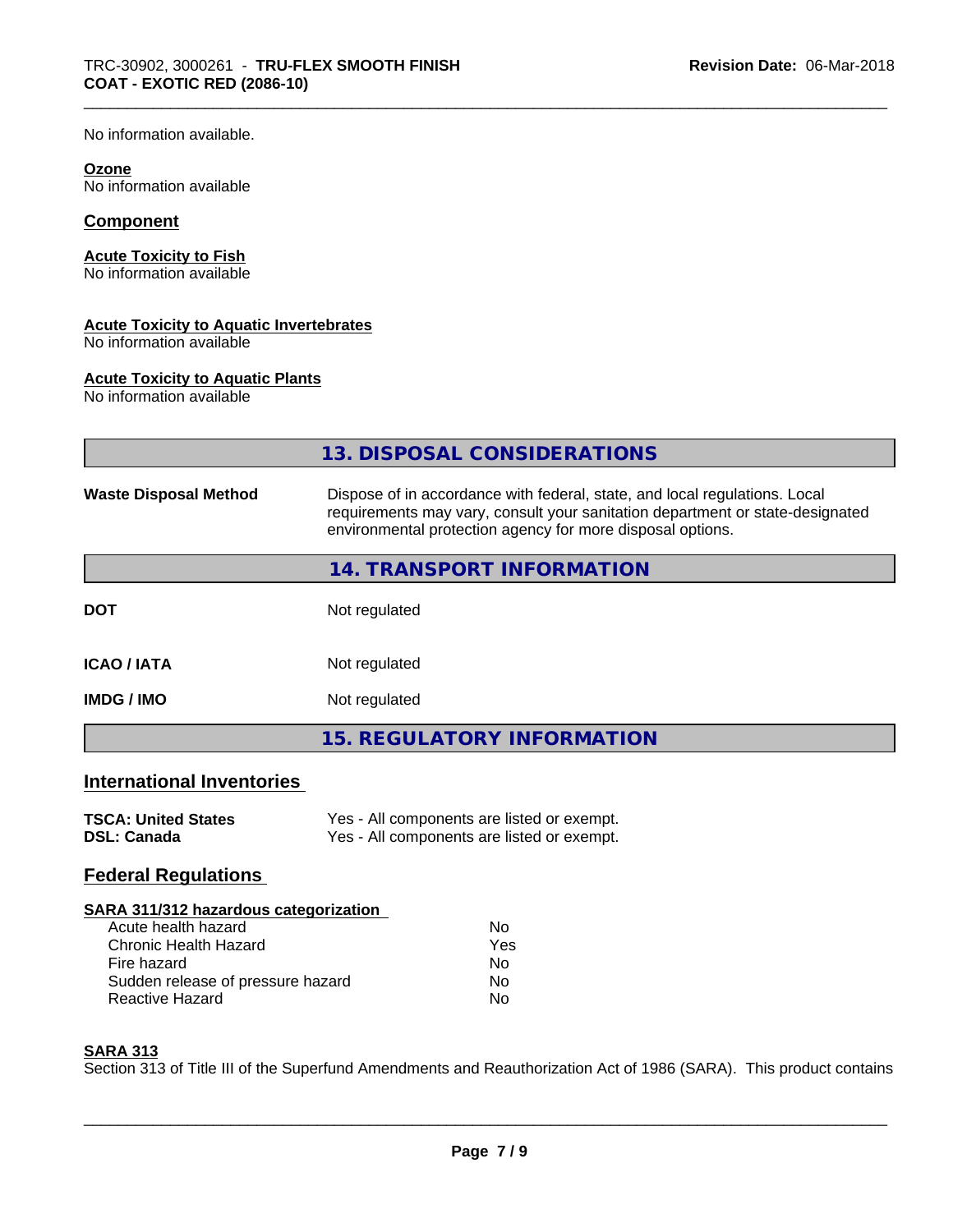a chemical or chemicals which are subject to the reporting requirements of the Act and Title 40 of the Code of Federal Regulations, Part 372:

*None*

#### **Clean Air Act,Section 112 Hazardous Air Pollutants (HAPs) (see 40 CFR 61)**

This product contains the following HAPs:

*None*

# **US State Regulations**

#### **California Proposition 65**

This product may contain small amounts of materials known to the state of California to cause cancer or reproductive *harm.*

#### **State Right-to-Know**

| <b>Chemical name</b>   | <b>Massachusetts</b> | <b>New Jersey</b> | Pennsylvania |
|------------------------|----------------------|-------------------|--------------|
| $\mathsf{^{T}alc}$ .   |                      |                   |              |
| Propylene alvcol       |                      |                   |              |
| Silica.<br>crystalline |                      |                   |              |

#### **Legend**

X - Listed

# **16. OTHER INFORMATION**

| HMIS | Health: 1* | <b>Flammability: 0</b> | <b>Reactivity: 0 PPE: -</b> |  |
|------|------------|------------------------|-----------------------------|--|
|      |            |                        |                             |  |

#### **HMIS Legend**

- 0 Minimal Hazard
- 1 Slight Hazard
- 2 Moderate Hazard
- 3 Serious Hazard
- 4 Severe Hazard
- Chronic Hazard

X - Consult your supervisor or S.O.P. for "Special" handling instructions.

*Note: The PPE rating has intentionally been left blank. Choose appropriate PPE that will protect employees from the hazards the material will present under the actual normal conditions of use.*

*Caution: HMISÒ ratings are based on a 0-4 rating scale, with 0 representing minimal hazards or risks, and 4 representing significant hazards or risks. Although HMISÒ ratings are not required on MSDSs under 29 CFR 1910.1200, the preparer, has chosen to provide them. HMISÒ ratings are to be used only in conjunction with a fully implemented HMISÒ program by workers who have received appropriate HMISÒ training. HMISÒ is a registered trade and service mark of the NPCA. HMISÒ materials may be purchased exclusively from J. J. Keller (800) 327-6868.*

 **WARNING!** If you scrape, sand, or remove old paint, you may release lead dust. LEAD IS TOXIC. EXPOSURE TO LEAD DUST CAN CAUSE SERIOUS ILLNESS, SUCH AS BRAIN DAMAGE, ESPECIALLY IN CHILDREN. PREGNANT WOMEN SHOULD ALSO AVOID EXPOSURE.Wear a NIOSH approved respirator to control lead exposure. Clean up carefully with a HEPA vacuum and a wet mop. Before you start, find out how to protect yourself and your family by contacting the National Lead Information Hotline at 1-800-424-LEAD or log on to